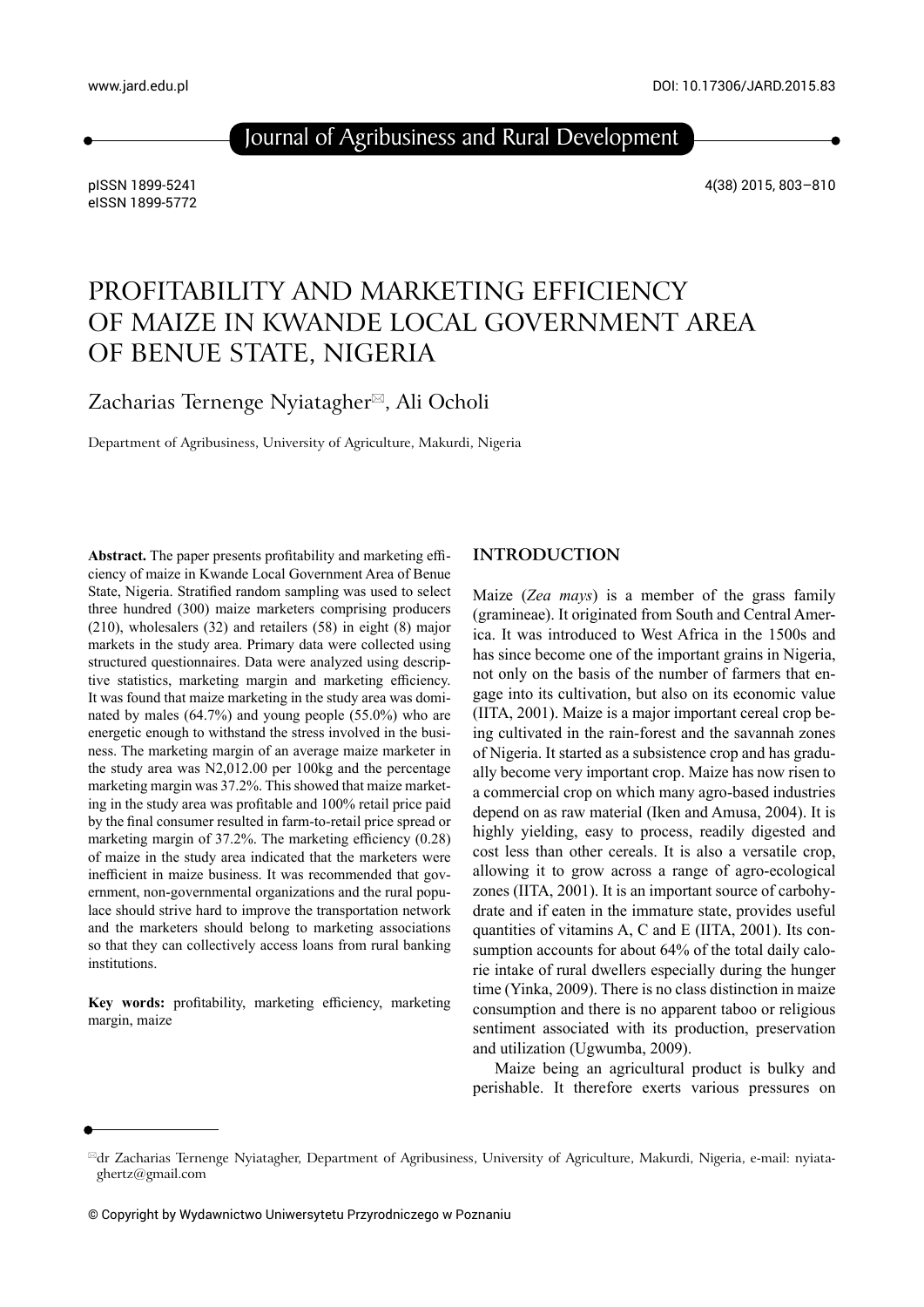handling, packaging, transport and sales with adverse antecedent effect on market prices. In addition, poor storage facilities coupled with improper handling and transportation stress lower quantity and quality and cause losses leading to reduced market margins and poor returns (Ugwumba, 2009).

Agricultural marketing is concerned with all stages of operations which include movement of commodities (e.g. maize) from the farms to the consumers. It involves the performance of all activities involved in the flow of goods and services from the point of initial production until they are in the hands of ultimate consumers (Adesiyan et al., 2007). Marketing is the sum total of all business activities involved in the movement of commodities from production to consumption. This definition is applicable to the marketing of industrial goods as well as that of agricultural commodities (Katherine et al., 2010).

The broad objective of this study was to analyze the profitability and marketing efficiency of maize in Kwande Local Government Area (LGA) of Benue State Nigeria. The specific objectives of the study were to:

- analyze the socio-economic characteristics of maize marketers in the study area,
- determine the market structure of maize in the study area,
- estimate the marketing efficiency of maize in the study area,
- estimate the marketing margin of maize in the study area,
- identify the problems of maize marketing in the study area.

# **METHODOLOGY**

#### **The study area**

Kwande Local Government is one of the twenty three (23) Local Governments of Benue State. It covers a geographical land area of two thousand, eight hundred and ninety-one (2,891) square kilometers. It has a population of 248,697 (NPC, 2006). The Local Government is bounded by several other LGAs. On the West, it is bounded by Vandeikya LGA, Ushongo LGA on the North and Katsina-Ala LGA on the North West. On the South, it is bounded by Cross River State and in the East by the Republic of Cameroon. Kwande LGA also shares a common border with Takum LGA of Taraba State. It has fifteen (15) council wards. Its headquarters are in

the town of Adikpo located between longitudes 6°35'E and 10°E and between latitudes 6° 30'N and 8°10'.N, the LGA has abundant land estimated to be 391 500 hectares. This represents 7.7 percent of the State land mass. Arable land in Kwande LGA is estimated to be 292 300 hectares (BNARDA, 1998). The LGA is predominantly rural with an estimated 80 percent of the population engaged in rain-fed subsistence agriculture.

The Local Government is made up of about 40,000 farm families (BNARDA, 1998). These farm families are mainly rural. Farming is the major occupation of Kwande indigenes. Popularly known as the "Ancestral Home of Tiv Nation", the LGA has a lot of land resources. For example, cereal crops like rice, sorghum and maize are produced in abundance. Roots and tubers produced include yam, cassava, sweet potato and cocoyam. Oil seed crops include pigeon pea, soybeans and groundnuts while tree crops include citrus, mango, oil palm, guava, cashew and pawpaw. Other crops commonly grown include pepper, tomato, ginger, okro, etc. The weather is marked by a single rainy season (April – October) and dry season (November – March). The mean temperature range is 31°C to 38°C. As a result of its mountainous nature and proximity to the Cameroonian range of mountains, Kwande Local Government usually has cold weather which makes it very conducive to traders and investors. The local government also has very big streams which could adequately take care of agricultural and industrial needs.

# **Sampling procedure, data collection and analysis**

The study was carried out in some selected markets of the study area. Eight markets were purposively selected. This was based on the existence of many buyers and sellers and the intensity of maize production and marketing in these markets. The markets were: Achia, Ikyogen, Adagi, Adikpo, Ajio, Jato-Aka, Ichol and Anwase. With the aid of a sampling frame, stratified random sampling technique was used to select maize producers, wholesalers and retailers proportionate to the population. Thus, two hundred and ten (210) maize producers, thirty two  $(32)$  maize wholesalers, and fifty eight  $(58)$  maize retailers were selected, making a total of three hundred (300) respondents as the sample size. The data were collected through the use of structured questionnaire. Data analysis was done using descriptive statistics, marketing margin and marketing efficiency.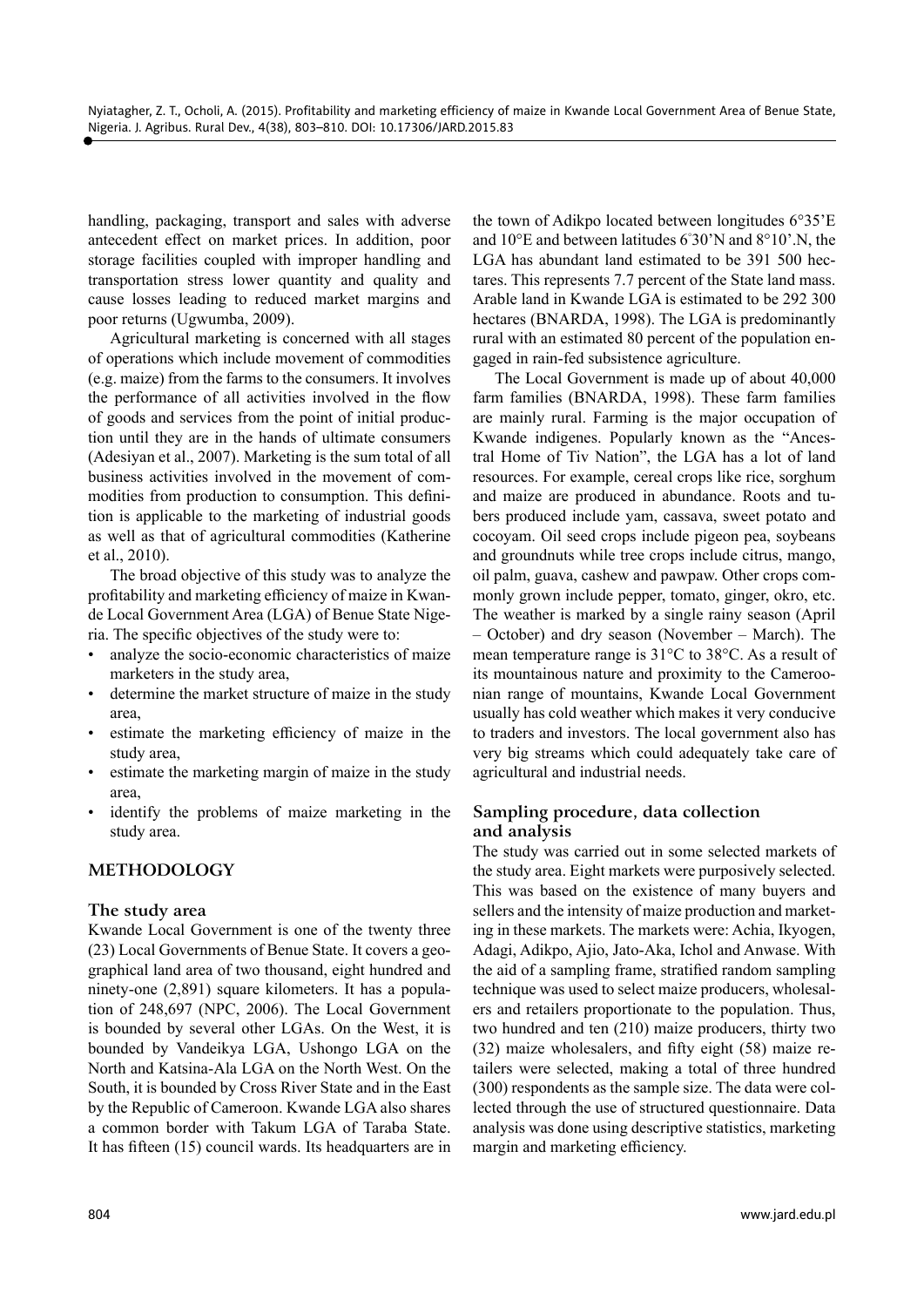# **Marketing margin**

Marketing margin refers to the difference between the value of a commodity when it is ready for sale from the farm and its value when it is finally bought by the consumer (Asogwa and Okwoche, 2012).

$$
MM = Rp - Fp
$$
  
\n%MM = 
$$
\frac{(Rp - Fp) \times 100}{Rp}
$$
 (1)  
\nwhere: (1)

MM = Marketing margin  $Rp =$  Retail price  $Fp = Farmgate price$ 

# **Marketing efficiency**

Marketing efficiency refers to the ratio of marketing cost to marketing margin. A higher value of this ratio shows improved marketing efficiency while a lower value indicates reduced efficiency (Asogwa and Okwoche, 2012).

| MЕ               | $= MC/MM$       |  |
|------------------|-----------------|--|
| $0/3$ $\sqrt{1}$ | $MC \times 100$ |  |

| %ME | $\!\!\!=\!\!\!\!$ | $MC \times 100$<br>MМ |  |
|-----|-------------------|-----------------------|--|
|     |                   |                       |  |

where:

 $ME =$  marketing efficiency

 $MC =$  marketing cost

MM = marketing margin

If  $ME = 1$ , marketing is efficient;

If  $ME > 1$ , marketing is highly efficient;

If  $ME < 1$ , marketing is not efficient

# **RESULTS AND DISCUSSION**

# **Socio-economic characteristics of maize marketers in the study area**

Table 1 shows that the age of maize marketers ranging between 21-40 years are predominant with 55.0%. This implies that maize marketing in the study area enjoys higher patronage by young people who are energetic enough to withstand the stress involved in the business. This result suggests that majority of maize marketers in the study area are young marketers who are within the age bracket of people who are innovative and active at work (Asogwa and Okwoche, 2012). These categories of marketers therefore can make meaningful impact in maize marketing when adequately motivated with the needed marketing facilities.

Majority (64.7%) of the marketers involved in maize marketing in the study area are males. The dominance of maize marketing by males is a pointer to the belief in the study area that women are supposed to stay at home and in the farm while men struggle for survival through such businesses. Also, women lack exposure to the business since the business requires a lot of energy and is labour intensive, involving moving from one place to another assembling the products for marketing.

Majority (57.3%) of the marketers are married indicating that maize marketing in the study area is common among couples. This is because family labour force may be needed. Majority (81.3%) of the marketers are literate. This implies that greater proportions of the marketers are literate enough to give room for effective communication in doing the maize marketing business in the study area. This is in line with the general belief that education affects the way farm business is managed as well as overall production (Jongur and Ahmed, 2008). Table 1 further revealed that majority (55.0) of the maize marketers have marketing experience of above 10 years (average marketing experience is 11.1 years) which suggest their ability to manage risk and make quick decision resulting in better marketing performance.

#### **Marketing structure**

Table 2 shows the percentage distribution of maize marketers by membership of marketing association. Majority (65.7%) of the maize marketers in the study area belong to marketing associations while 34.3% are not members of marketing associations. Those who belong to marketing associations derive the benefits of easy access to extension services, market and credit facilities. The table also shows that majority (67.7%) of the maize marketers in the study area agreed that there is freedom to buy and sell maize anywhere. This implies that maize marketing in the area is structured in such a way that there is ease of entry and exist as well as freedom of buying and selling of maize in the study area. Majority of the marketers (59.7%) agreed that price fixing was by market forces (through bargaining). The table also shows that majority (58.0%) of the maize marketers obtained their marketing information mostly from middlemen. This implies that middlemen have much influence on marketing activities that take place in the study area.

# **Marketing efficiency**

Table 3 shows that the marketing efficiency of maize marketing in the study area was 0.28 (less than 1). This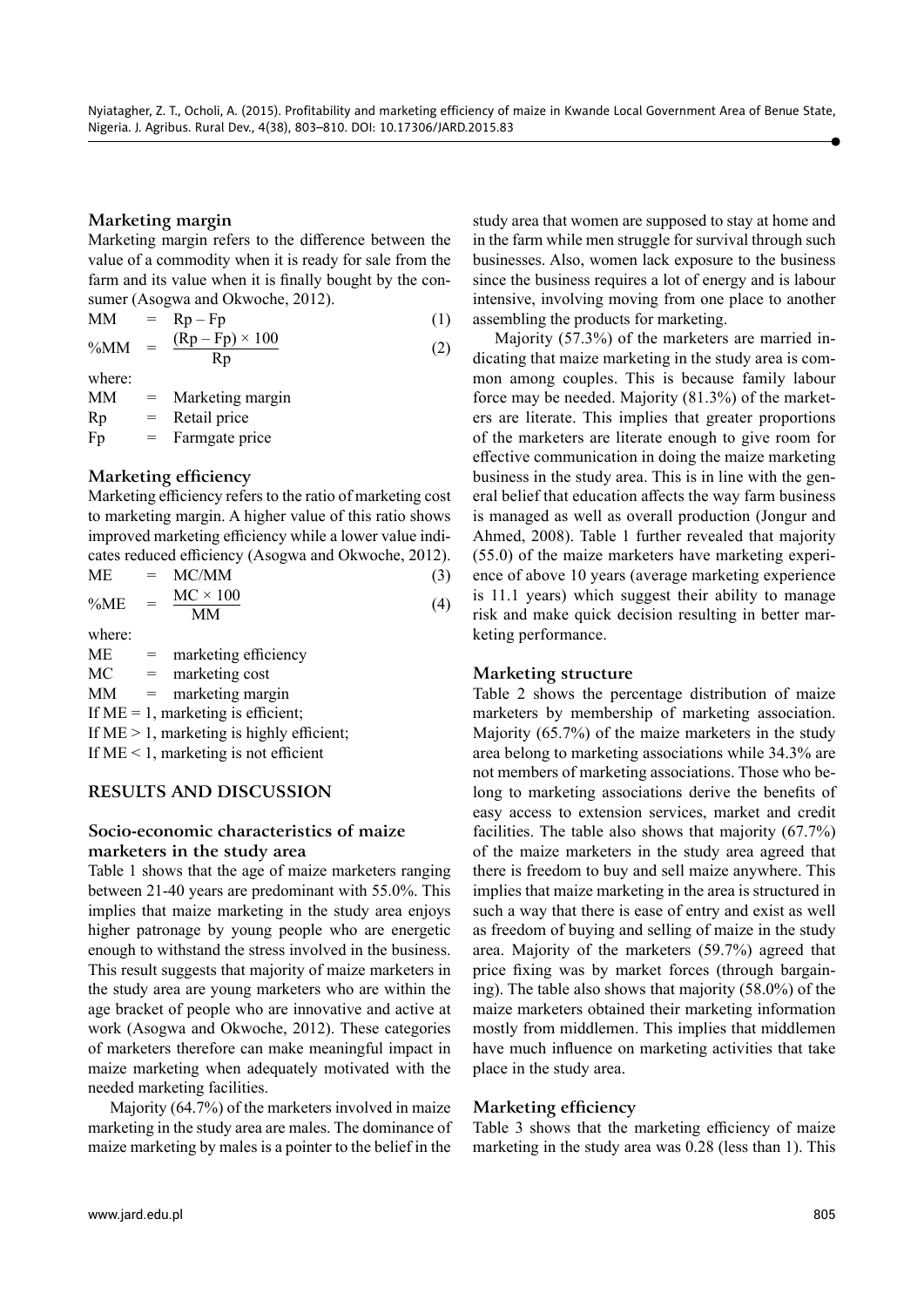| Variable - Zmienna                                           | Frequency<br>Częstotliwość | Percentage<br>Procent |
|--------------------------------------------------------------|----------------------------|-----------------------|
| Age (Years) – Wiek (lata)                                    |                            |                       |
| $21 - 30$                                                    | 78                         | 26.0                  |
| $31 - 40$                                                    | 87                         | 29.0                  |
| $41 - 50$                                                    | 69                         | 23.0                  |
| Above $50 -$ Ponad $50$                                      | 66                         | 22.0                  |
| Total - Łącznie                                              | 300                        | 100.0                 |
| Mean – Średnia                                               |                            | 39.7                  |
| $Sex - P$ <sub>łeć</sub>                                     |                            |                       |
| Male - Mężczyzna                                             | 194                        | 64.7                  |
| Female – Kobieta                                             | 106                        | 35.3                  |
| Total - Łącznie                                              | 300                        | 100.0                 |
| Marital Status - Stan cywilny                                |                            |                       |
| Married - W małżeństwie                                      | 172                        | 57.3                  |
| Single - Osoba wolna                                         | 128                        | 42.7                  |
| Total - Łącznie                                              | 300                        | 100.0                 |
| Educational Background - Poziom wykształcenia                |                            |                       |
| No Education - Brak wykształcenia                            | 56                         | 18.7                  |
| Primary Education - Szkoła podstawowa                        | 78                         | 26.0                  |
| Secondary Education - Szkoła średnia                         | 96                         | 32.0                  |
| Tertiary Education - Wyższe wykształcenie                    | 58                         | 19.3                  |
| Total - Łącznie                                              | 300                        | 100.0                 |
| Marketing Experience (Years) - Doświadczenie na rynku (lata) |                            |                       |
| $1 - 5$                                                      | 75                         | 25.0                  |
| $6 - 10$                                                     | 60                         | 20.0                  |
| $11 - 15$                                                    | 96                         | 32.0                  |
| $16 - 20$                                                    | 39                         | 13.0                  |
| Above $20 -$ Ponad $20$                                      | 30                         | 10.0                  |
| Total - Łącznie                                              | 300                        | 100.0                 |
| Mean - Średnia                                               |                            | 11.1                  |

**Table 1.** Socio-economic characteristics of maize markets in the study area **Tabela 1.** Charakterystyka socjoekonomiczna uczestników rynku kukurydzy w badanym obszarze

Source: field survey data (2014).

Źródło: dane z badań ankietowych (2014).

implies that maize marketing in the study area is not efficient. The percentage marketing efficiency of maize was 28.0%. This implies that for every N1.00 spent, 28 kobo is gained.

#### **Marketing margin**

Table 4 shows the marketing margin of an average maize marketer in the study area. The result showed that the farm gate price is N3,390.00 per 100 kg of maize while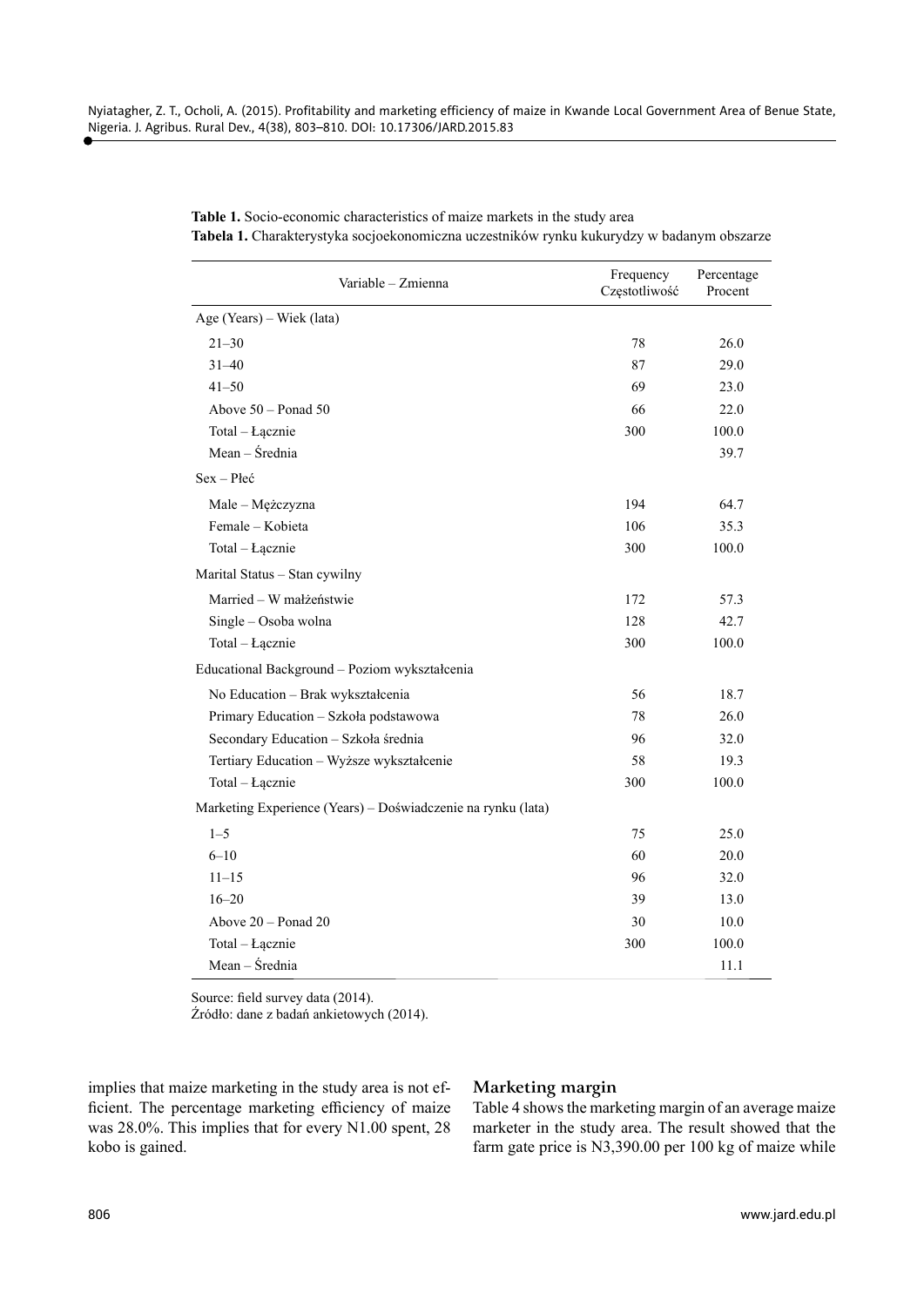#### **Table 2.** Marketing structure of maize in the study area **Tabela 2.** Struktura marketingu na rynku kukurydzy w badanym obszarze

| Variable - Zmienna                                                            | Frequency<br>Częstotliwość | Percentage<br>Procent |
|-------------------------------------------------------------------------------|----------------------------|-----------------------|
| Membership of Marketing Association<br>Członkostwo w stowarzyszeniu branżowym |                            |                       |
| $Yes - Tak$                                                                   | 197                        | 65.7                  |
| $No - Nie$                                                                    | 103                        | 34.3                  |
| Total – Łącznie                                                               | 300                        | 100.0                 |
| Freedom of entry and exit<br>Możliwość przystąpienia i rezygnacji             |                            |                       |
| $Yes - Tak$                                                                   | 203                        | 67.7                  |
| $No - Nie$                                                                    | 97                         | 32.3                  |
| Total – Łącznie                                                               | 300                        | 100.0                 |
| Price Fixing – Ustalanie cen                                                  |                            |                       |
| Individual – Indywidualnie                                                    | 70                         | 23.3                  |
| Market Forces – Według rynku                                                  | 179                        | 59.7                  |
| Marketing Association - Stowarzyszenie branżowe                               | 51                         | 17.0                  |
| Total – Łącznie                                                               | 300                        | 100.0                 |
| Source of Marketing Information<br>Źródło informacji o rynku                  |                            |                       |
| Middlemen – Pośrednicy                                                        | 174                        | 58.0                  |
| Marketing association – Stowarzyszenie branżowe                               | 85                         | 28.3                  |
| Media                                                                         | 41                         | 13.7                  |
| Total – Łącznie                                                               | 300                        | 100.0                 |

Source: field survey data (2014). Źródło: dane z badań ankietowych (2014).

Table 3. Marketing efficiency of maize in the study area **Tabela 3.** Efektywność na rynku kukurydzy w badanym obszarze

**Table 4.** Marketing margin of maize marketers in the study area

**Tabela 4.** Marża rynkowa na kukurydzę w badanym obszarze

| Variable – Zmienna<br>Value – Wartość           |          | Variable – Zmienna                          | Value – Wartość |  |
|-------------------------------------------------|----------|---------------------------------------------|-----------------|--|
| Marketing cost $(N)$<br>Koszty rynkowe (N)      | 558.00   | Farmgate price (N)<br>Cena producenta (N)   | 3,390.00        |  |
| Marketing margin (N)<br>Marża rynkowa (N)       | 2,012.00 | Retail price $(N)$<br>Cena detaliczna (N)   | 5,402.00        |  |
| Marketing efficiency (N)<br>Efektywność rynkowa | 0.28     | Marketing margin $(N)$<br>Marża rynkowa (N) | 2.012.00        |  |
| % Marketing efficiency<br>Efektywność rynkowa   | 28.0     | % marketing margin<br>% marży rynkowej      | 37.2            |  |

Source: field survey data (2014).

Źródło: dane z badań ankietowych (2014).

Source: field survey data (2014).

Źródło: dane z badań ankietowych (2014).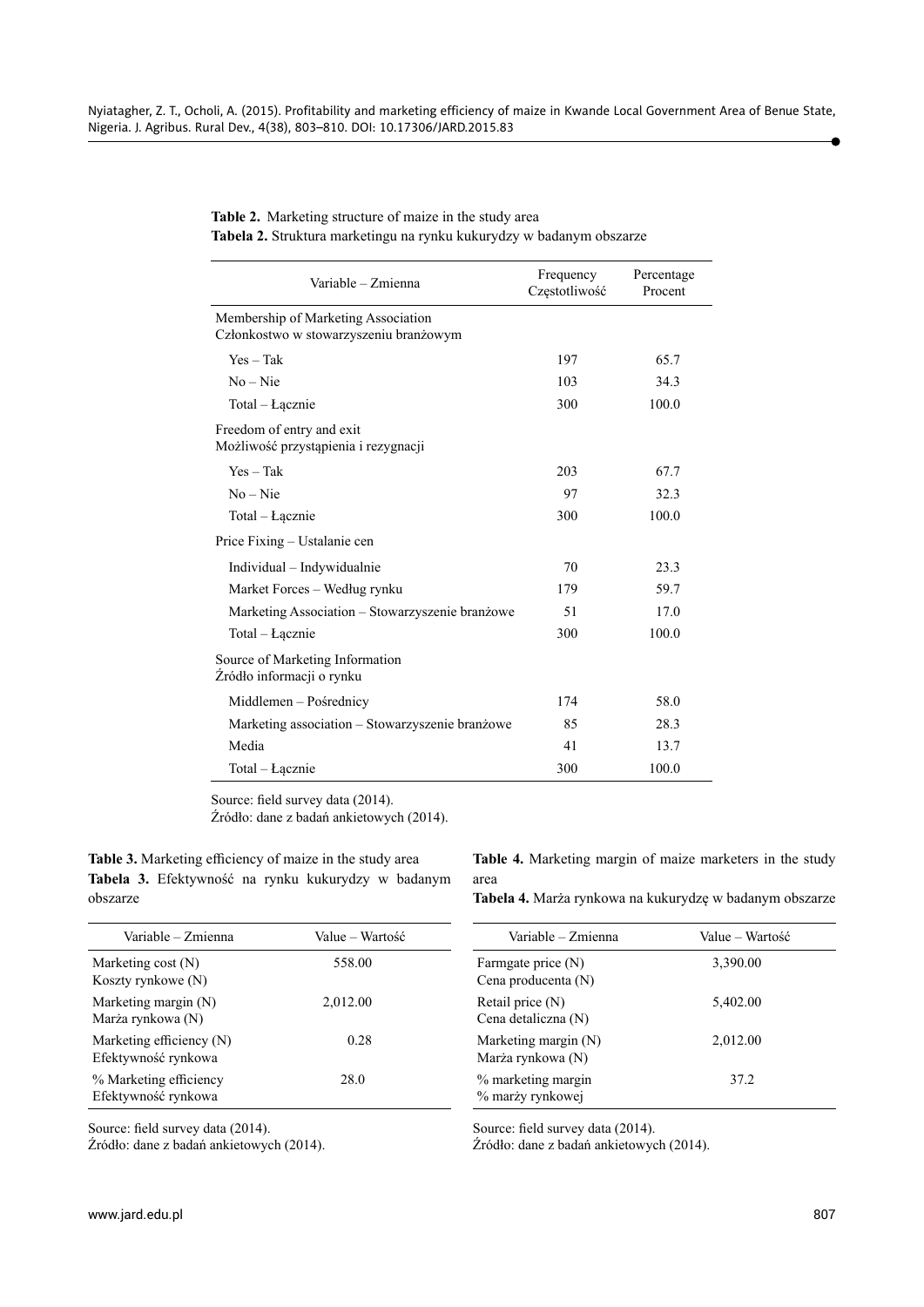the retail price is N5,402.00 per 100 kg of maize. This implies that the marketing margin of an average maize marketer per 100 kg in the study area is N2,012.00 and the percentage marketing margin is 37.2%. This implies that maize marketing in the study area is profitable. Also, 100% retail price paid by the final consumer result in farm-to-retail price spread (marketing margin) of 37.2%. In other words, an average maize marketer in the study area earns a marketing margin of 0.37 Naira for every 1 Naira retail price paid by the final consumer in the marketing of maize. This represents payments for activities such as assembling, processing, transportation and retailing charges added to farm products.

The low level of the marketing margin of the marketers is largely attributed to the exploitative activities of the middlemen. This finding contradicts the

observations of Jongur and Ahmed (2008) that farmer's margin was as high as 96.81% and the remaining 3.19% went to middlemen involved in grain marketing in Adamawa Central Zone. This finding is close to observations of Asogwa and Okwoche (2012) that 100% retail price paid by the final consumer result in farm-to-retail price spread (marketing margin) of 34.43% in grains marketing.

### **Grading, method of storage and means of transportation of maize in the study area**

Table 5 shows that majority (59.7%) of the maize marketers' grade their maize based on colour. The results also shows that majority (68.7%) of the maize marketers store their maize in sacks. The table further revealed that 37.7% of maize marketers transport their maize using

|           |  | <b>Table 5.</b> Grading, method of storage and means of transportation of maize |  |  |
|-----------|--|---------------------------------------------------------------------------------|--|--|
|           |  | Tabela 5. Klasyfikacja, metoda przechowywania i sposób transportowania          |  |  |
| kukurydzy |  |                                                                                 |  |  |

| Frequency<br>Częstotliwość | Percentage<br>Procent |
|----------------------------|-----------------------|
|                            |                       |
| 72                         | 24.0                  |
| 179                        | 59.7                  |
| 49                         | 16.3                  |
| 300                        | 100.0                 |
|                            |                       |
| 206                        | 68.7                  |
| 51                         | 17.0                  |
| 43                         | 14.3                  |
| 300                        | 100.0                 |
|                            |                       |
| 88                         | 29.3                  |
| 99                         | 33.0                  |
| 113                        | 37.7                  |
| 300                        | 100.0                 |
|                            |                       |

Source: field survey data (2014).

Źródło: dane z badań ankietowych (2014).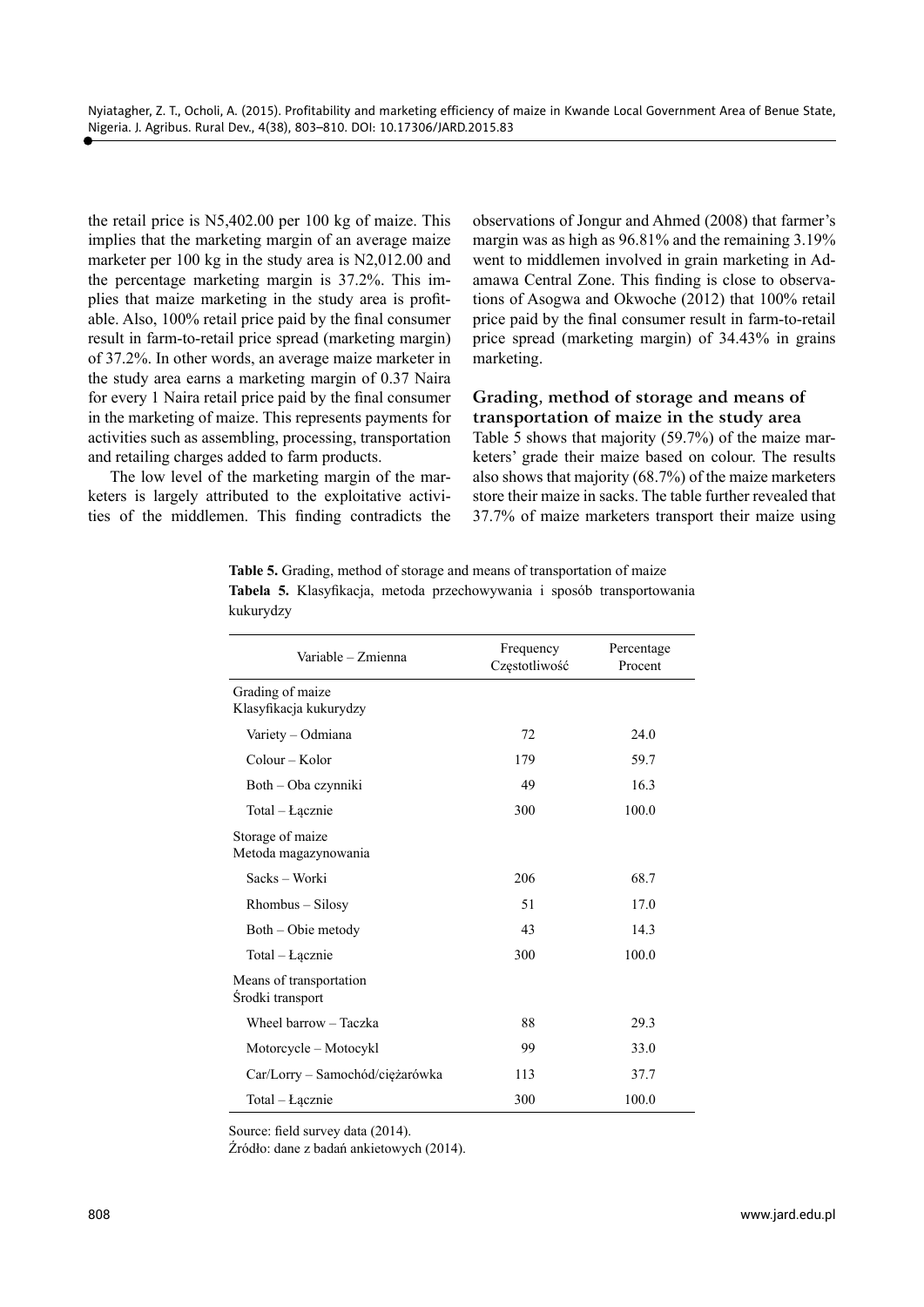| Variable - Zmienna                                     | Frequency<br>Częstotliwość | Percentage<br>Procent | Ranking<br>Pozycja w rankingu |
|--------------------------------------------------------|----------------------------|-----------------------|-------------------------------|
| Poor transportation network<br>Słaba sieć transportowa | $240*$                     | 80.0                  | 1 <sup>st</sup>               |
| Inadequate capital<br>Niewystarczający kapitał         | $225*$                     | 75.0                  | 2 <sub>nd</sub>               |
| Price fluctuation<br>Wahania cen                       | $162*$                     | 54.0                  | 3rd                           |
| High taxes<br>Wysokie podatki                          | $135*$                     | 45.0                  | 4 <sup>th</sup>               |
| Poor sales<br>Słaba sprzedaż                           | 72                         | 24.0                  | 5 <sup>th</sup>               |
| Accidents<br>Wypadki                                   | 54                         | 18.0                  | 6 <sup>th</sup>               |
| Robbery<br>Kradzieże                                   | 36                         | 12.0                  | 7 <sup>th</sup>               |

| Table 6. Problems of maize marketing in the study area |
|--------------------------------------------------------|
| Tabela 6. Problemy rynku kukurydzy w badanym obszarze  |

\* Multiple responses.

Source: field survey data (2014).

\* Wiele odpowiedzi.

Źródło: dane z badań ankietowych (2014).

cars/lorries, 33.0% using motorcycles while 29.3% used wheel barrows. The combined percentage for wheel barrows and motor cycle is 62.3%. This implies that the transportation network in the study area is poor and requires tremendous improvement.

# **Problems of maize marketing in the study area**

Table 6 shows that the most common problems faced by maize marketers in the study area were poor transportation network (80.0%) and inadequate capital (75.0%) and hence were ranked  $1<sup>st</sup>$  and  $2<sup>nd</sup>$  respectively. Others include price fluctuations  $(3<sup>rd</sup>)$ , high taxes  $(4<sup>th</sup>)$ , Poor sales (5<sup>th</sup>), accident (6<sup>th</sup> and robbery (7<sup>th</sup>). This implies that the high expenditures incurred by the marketers especially due to poor roads, high or multiple taxes increase the marketing costs which seriously reduce the marketing margin coupled with the exploitative activities of the middlemen. Fluctuations in market prices for agricultural products (e.g. maize) could adversely affect farmers' (and marketers) financial condition and results of operations.

#### **CONCLUSION AND RECOMMENDATIONS**

Based on the findings of the study, it could be concluded that maize marketing in the study area is profitable with a marketing margin of  $37.2%$  and marketing efficiency of 0.28 implying that maize marketing in the study area is inefficient. There is freedom of entry and exit in maize marketing in the study area and marketing forces determine the price of maize in the study area. Maize marketing in the study area is dominated by males, young people and married men who are energetic enough to withstand the stress involved in the business. Poor transportation network and inadequate capital are the major problems affecting maize marketing in the study area.

The study recommends that construction and rehabilitation of access and feeder roads within the study area should be given priority attention in order to ease transportation problems and its attendant cost. Maize marketers should belong to marketing associations so that they can collectively access loans from rural banking institutions such as Deposit banks, Bank of Agriculture